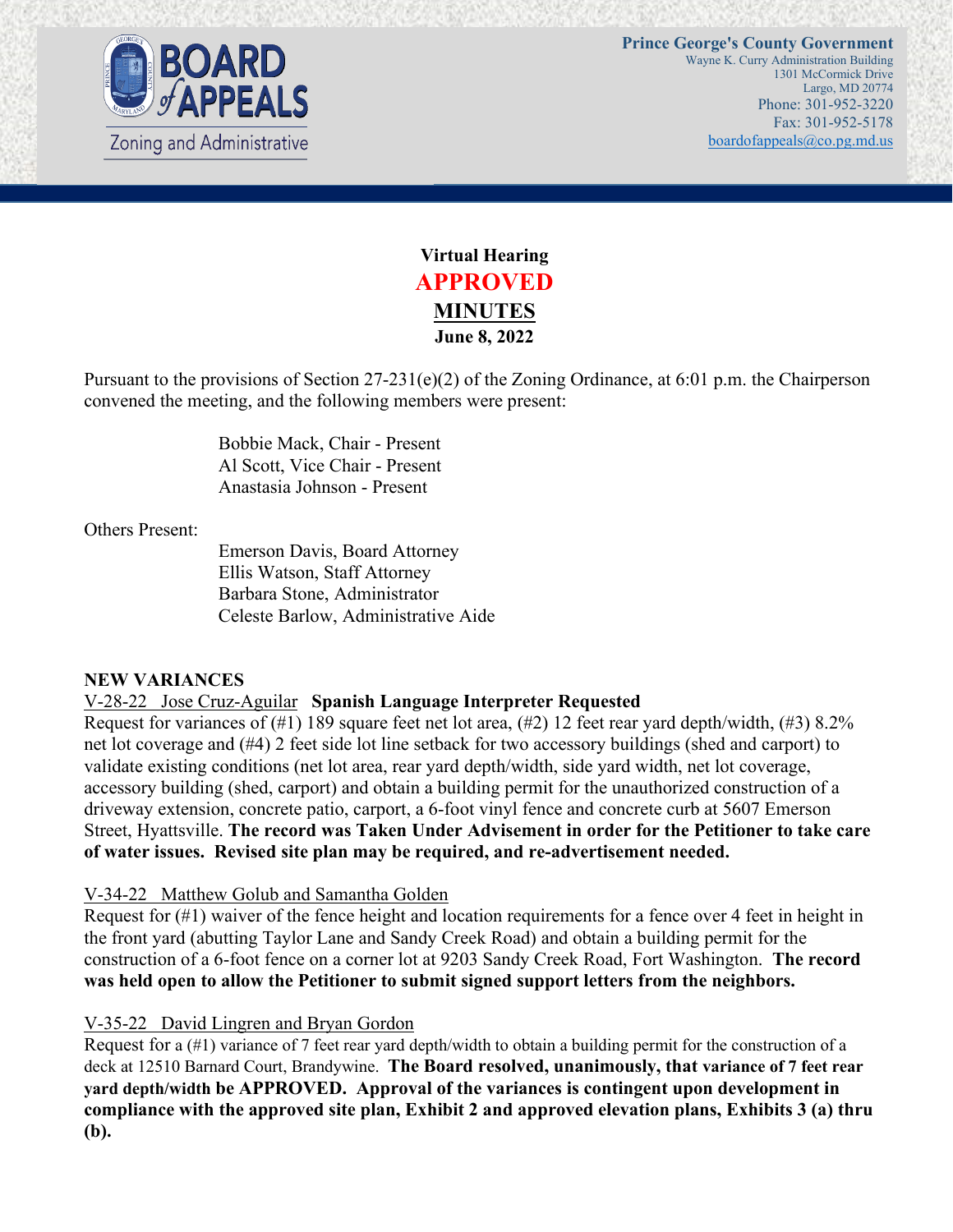## V-36-22 Eric Scoggins

Request for (#1) a waiver of the fence location and height requirements for a fence over 4 feet in height in the legal front yard (abutting Shopton Drive) to validate an existing condition (front street line width) and obtain a building permit for the construction of a 6-foot wooden fence at 6301 Shopton Court, Temple Hills. **The Board resolved, unanimously, that a waiver of the fence location and height requirements for a fence over 4 feet in height in the legal front yard (abutting Shopton Drive) be APPROVED. Approval of the variances is contingent upon development in compliance with the approved site plan, Exhibit 2 and approved elevation plan, Exhibit 3.** 

## **DISCUSSION/DECISION**

## V-117-21 Cheryl Lowe

Request for variances of 1-foot rear lot line setback for accessory buildings (two sheds and garage) and 2 feet rear lot line setback for accessory building (for a third shed) and a waiver of the fence location and height requirements for a fence over 4 feet in height in the front yard/side yard (abutting Kirby Road) at 6300 Kirby Road, Clinton. *The record was held open to allow the petitioner to provide a revised site plan (demonstrating the location of existing and proposed fences and shed(s) to be removed). Attorney Bruce Johnson will clarify if there is an SHA easement on Ms. Lowe's property. The record remained open to allow all Board Members to be present.* **The Board resolved, by majority vote, Ms. Anastasia Johnson absent, that variances of 1-foot rear lot line setback for accessory buildings (two sheds and garage) and 2 feet rear lot line setback for accessory building (for a third shed) and a waiver of the fence location and height requirements for a fence over 4 feet in height in the front yard/side yard (abutting Kirby Road) be DENIED.** 

V-129-21 Nhi Tuc Lam and Van Chung Vietnamese Language Translator Provided: Thanh Voa Request for a variance of 308 square feet net lot area and obtain a building permit for the construction of a two-story frame single-family dwelling with basement, open deck, covered front porch and driveway at 11000 Queen Anne Avenue, Beltsville. *The record was held open to allow the Civic Association to the opportunity to provide comments. The record remained open to allow all Board Members to be present.*  **The Board resolved, by majority vote, Ms. Anastasia Johnson absent, that variance of 308 square feet net lot area and obtain a building permit for the construction of a two-story frame singlefamily dwelling with basement, open deck, covered front porch and driveway be APPROVED. Approval of the variances is contingent upon development in compliance with the approved revised site plan, Exhibit 15 and approved elevation plans, Exhibits 3 (a) thru (i).** 

# V-7-22 Jack and Linda Bannister

Request for variances of 1,000 square feet net lot area, 15 feet front building line width, and 1.8% net lot coverage are requested and obtain a building permit for the construction of a two-story dwelling with basement, garage, and driveway at 1517 Pacific Avenue, Capitol Heights. *The record was held open to allow the petitioner to provide notes on the site plan and a height measurement on the elevation Plans. The record remained open for Petitioner to provide a revised elevation that demonstrated the height at mid peak and to provide note on the site indicating the maximum height at mid peak. In addition, provide a note that he has spoken to the neighbor regarding the project setbacks. The record remained open to allow all Board Members to be present.* **The Board resolved, by majority vote, Mr. Albert Scott absent, that variances of 1,000 square feet net lot area, 15 feet front building line width, and 1.8% net lot coverage are requested and obtain a building permit for the construction of a two-story dwelling with basement, garage, and driveway be APPROVED. Approval of the variances is contingent upon development in compliance with the approved revised site plan, Exhibit 17 and approved revised elevation plans, Exhibits 21 (A) thru (D).**